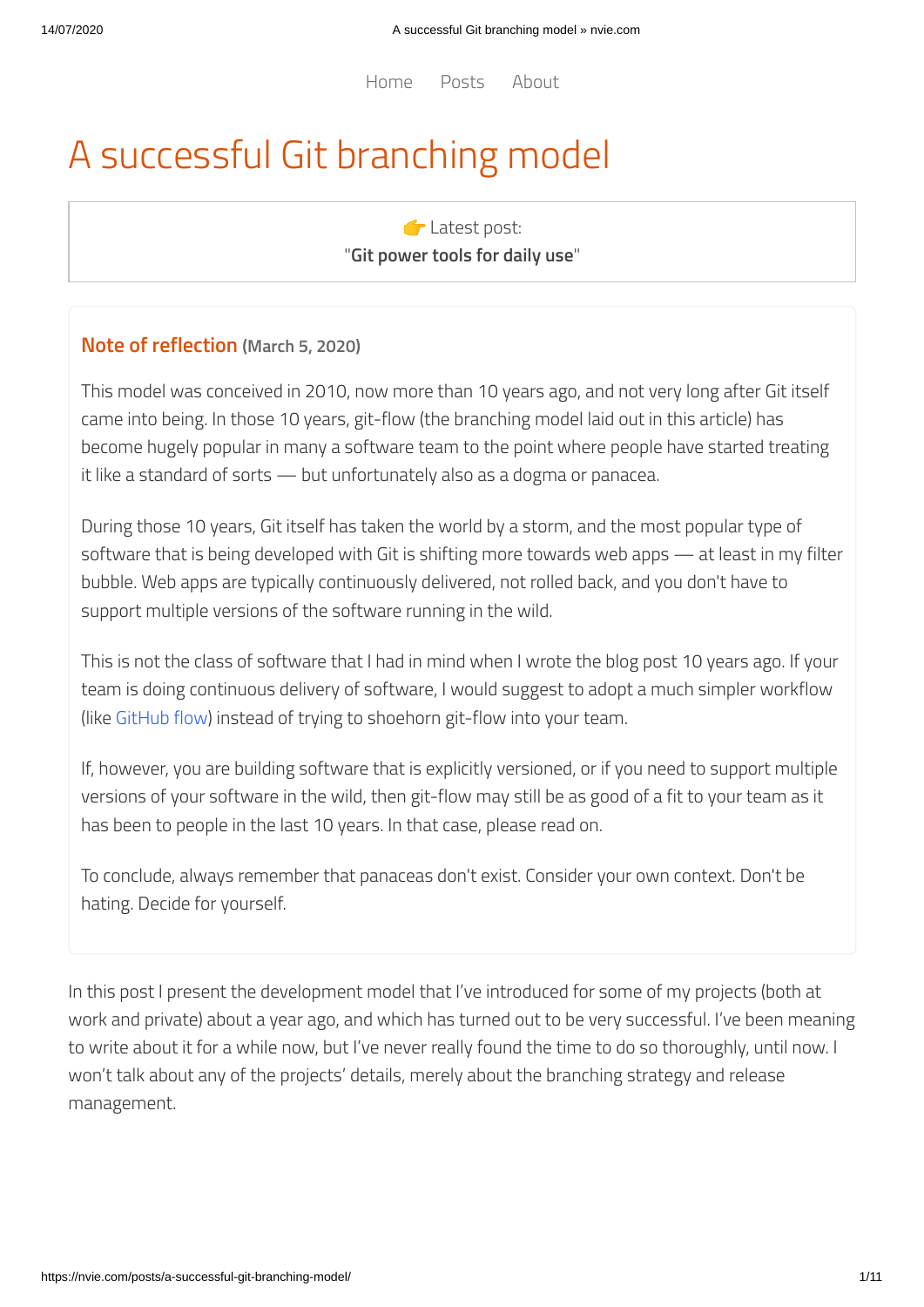14/07/2020 A successful Git branching model » nvie.com



# Why git?

For a thorough discussion on the pros and cons of Git compared to centralized source code control systems, see the [web.](http://git.or.cz/gitwiki/GitSvnComparsion) There are plenty of flame wars going on there. As a developer, I prefer Git above all other tools around today. Git really changed the way developers think of merging and branching. From the classic CVS/Subversion world I came from, merging/branching has always been considered a bit scary ("beware of merge conflicts, they bite you!") and something you only do every once in a while.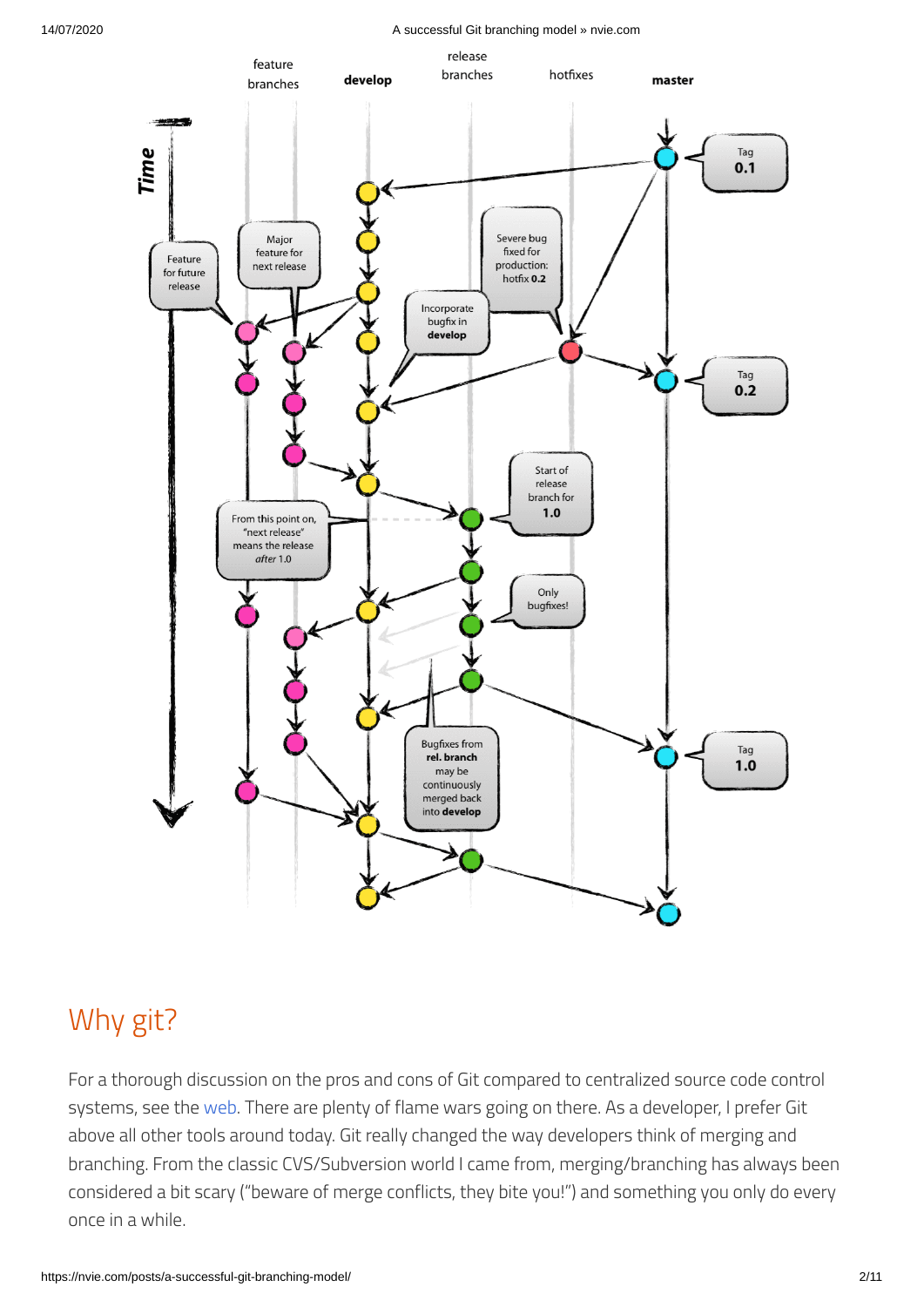But with Git, these actions are extremely cheap and simple, and they are considered one of the core parts of your *daily* workflow, really. For example, in CVS/Subversion [books,](http://svnbook.red-bean.com/) branching and merging is first discussed in the later chapters (for advanced users), while in [every](http://book.git-scm.com/) [Git](http://pragprog.com/titles/tsgit/pragmatic-version-control-using-git) [book](http://github.com/progit/progit), it's already covered in chapter 3 (basics).

As a consequence of its simplicity and repetitive nature, branching and merging are no longer something to be afraid of. Version control tools are supposed to assist in branching/merging more than anything else.

Enough about the tools, let's head onto the development model. The model that I'm going to present here is essentially no more than a set of procedures that every team member has to follow in order to come to a managed software development process.

# Decentralized but centralized

The repository setup that we use and that works well with this branching model, is that with a central "truth" repo. Note that this repo is only considered to be the central one (since Git is a DVCS, there is no such thing as a central repo at a technical level). We will refer to this repo as origin, since this name is familiar to all Git users.



Each developer pulls and pushes to origin. But besides the centralized push-pull relationships, each developer may also pull changes from other peers to form sub teams. For example, this might be useful to work together with two or more developers on a big new feature, before pushing the work in progress to origin prematurely. In the figure above, there are subteams of Alice and Bob, Alice and David, and Clair and David.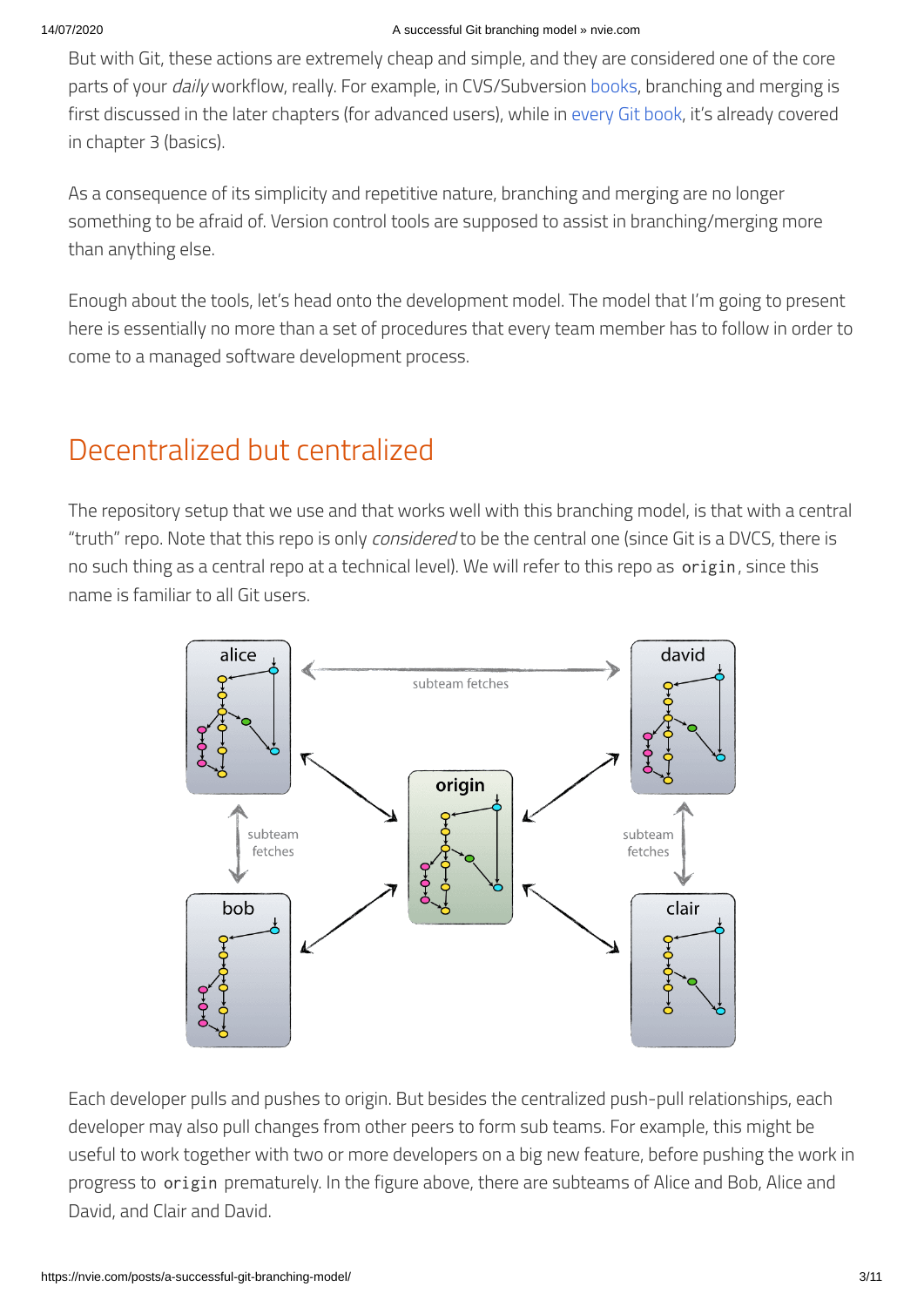#### 14/07/2020 A successful Git branching model » nvie.com

Technically, this means nothing more than that Alice has defined a Git remote, named bob, pointing to Bob's repository, and vice versa.

### The main branches

At the core, the development model is greatly inspired by existing models out there. The central repo holds two main branches with an infinite lifetime:

- master •
- develop •

The master branch at origin should be familiar to every Git user. Parallel to the master branch, another branch exists called develop.

We consider origin/master to be the main branch where the source code of HEAD always reflects a *production*ready state.

We consider origin/develop to be the main branch where the source code of HEAD always reflects a state with the latest delivered development changes for the

next release. Some would call this the "integration branch". This is where any automatic nightly builds are built from.

When the source code in the develop branch reaches a stable point and is ready to be released, all of the changes should be merged back into master somehow and then tagged with a release number. How this is done in detail will be discussed further on.

Therefore, each time when changes are merged back into master, this is a new production release by definition. We tend to be very strict at this, so that theoretically, we could use a Git hook script to automatically build and roll-out our software to our production servers everytime there was a commit on master.

# Supporting branches

Next to the main branches master and develop, our development model uses a variety of supporting branches to aid parallel development between team members, ease tracking of features, prepare for

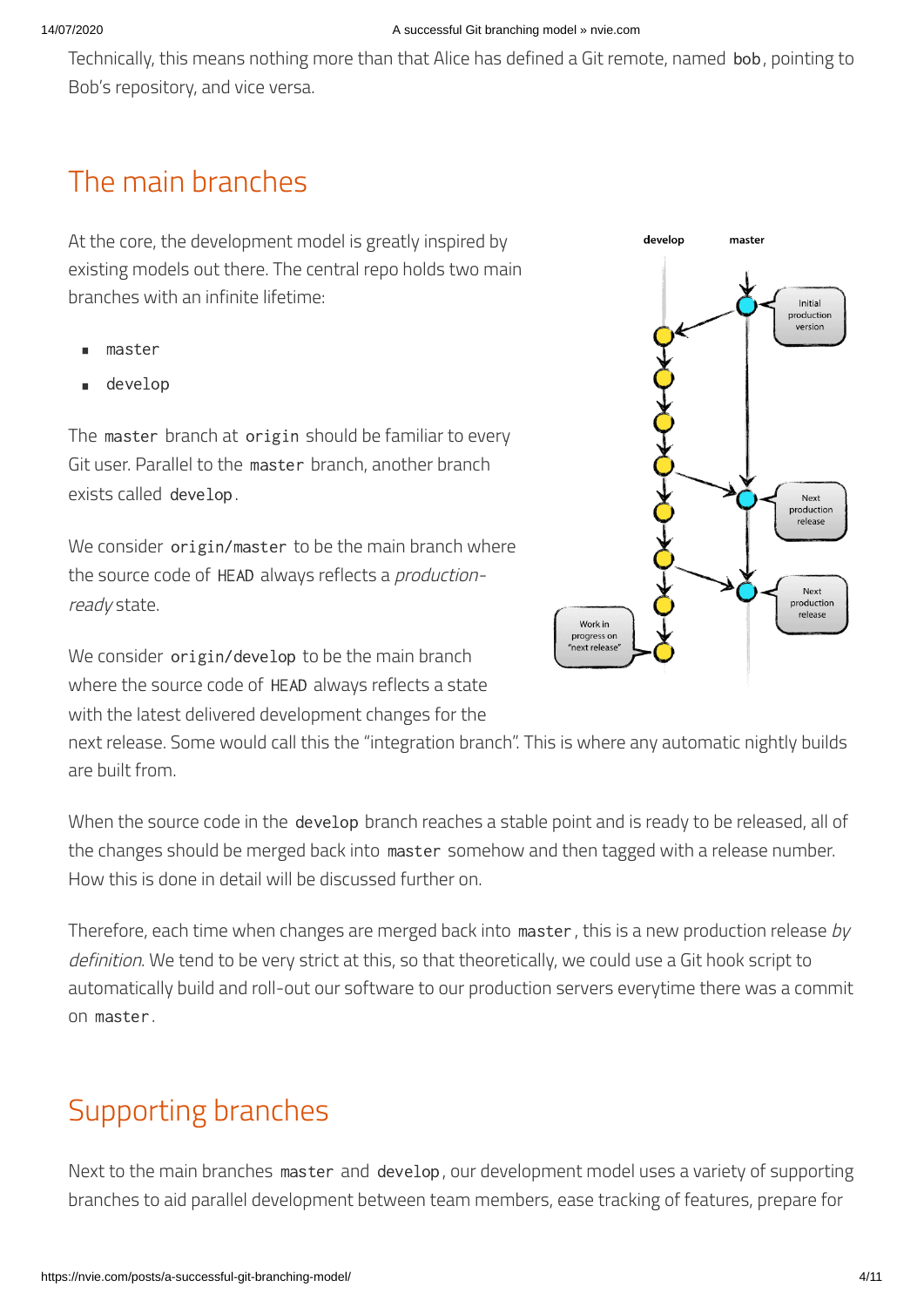#### 14/07/2020 A successful Git branching model » nvie.com

production releases and to assist in quickly fixing live production problems. Unlike the main branches, these branches always have a limited life time, since they will be removed eventually.

The different types of branches we may use are:

- Feature branches •
- Release branches •
- Hotfix branches •

Each of these branches have a specific purpose and are bound to strict rules as to which branches may be their originating branch and which branches must be their merge targets. We will walk through them in a minute.

By no means are these branches "special" from a technical perspective. The branch types are categorized by how we use them. They are of course plain old Git branches.

### **Feature branches**

May branch off from: develop Must merge back into: develop Branch naming convention: anything except master, develop, release-\*, or hotfix-\*

Feature branches (or sometimes called topic branches) are used to develop new features for the upcoming or a distant future release. When starting development of a feature, the target release in which this feature will be incorporated may well be unknown at that point. The essence of a feature branch is that it exists as long as the feature is in development, but will eventually be merged back into develop (to definitely add the new feature to the upcoming release) or discarded (in case of a disappointing experiment).



Feature branches typically exist in developer repos only, not in origin.

### **Creating a feature branch**

When starting work on a new feature, branch off from the develop branch.

\$ git checkout -b myfeature develop Switched to a new branch "myfeature"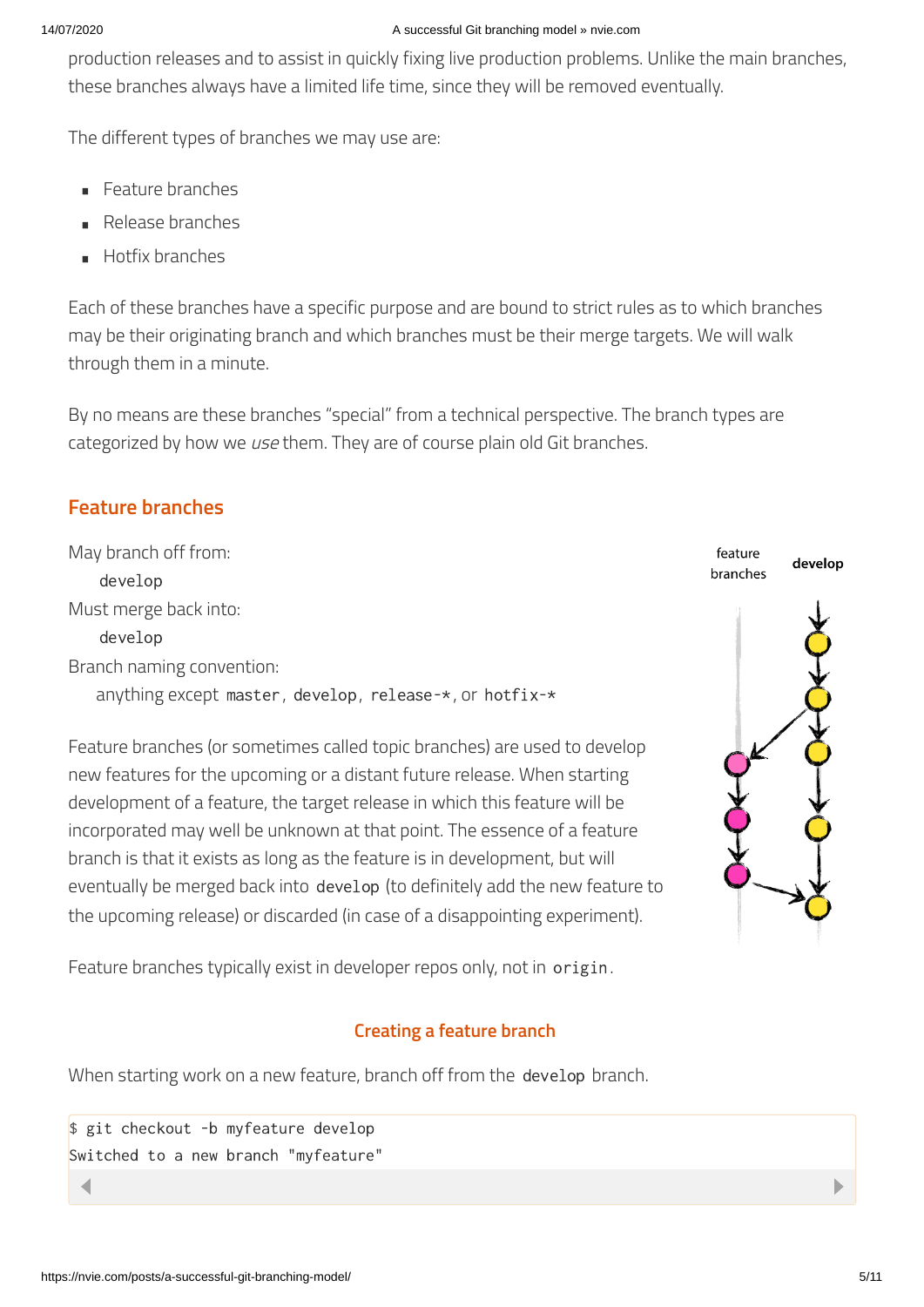#### **Incorporating a finished feature on develop**

Finished features may be merged into the develop branch to definitely add them to the upcoming release:

\$ git checkout develop Switched to branch 'develop' \$ git merge --no-ff myfeature Updating ea1b82a..05e9557 (Summary of changes) \$ git branch -d myfeature Deleted branch myfeature (was 05e9557). \$ git push origin develop

The --no-ff flag causes the merge to always create a new commit object, even if the merge could be performed with a fast-forward. This avoids losing information about the historical existence of a feature branch and groups together all commits that together added the feature. Compare:



In the latter case, it is impossible to see from the Git history which of the commit objects together have implemented a feature—you would have to manually read all the log messages. Reverting a whole feature (i.e. a group of commits), is a true headache in the latter situation, whereas it is easily done if the --no-ff flag was used.

Yes, it will create a few more (empty) commit objects, but the gain is much bigger than the cost.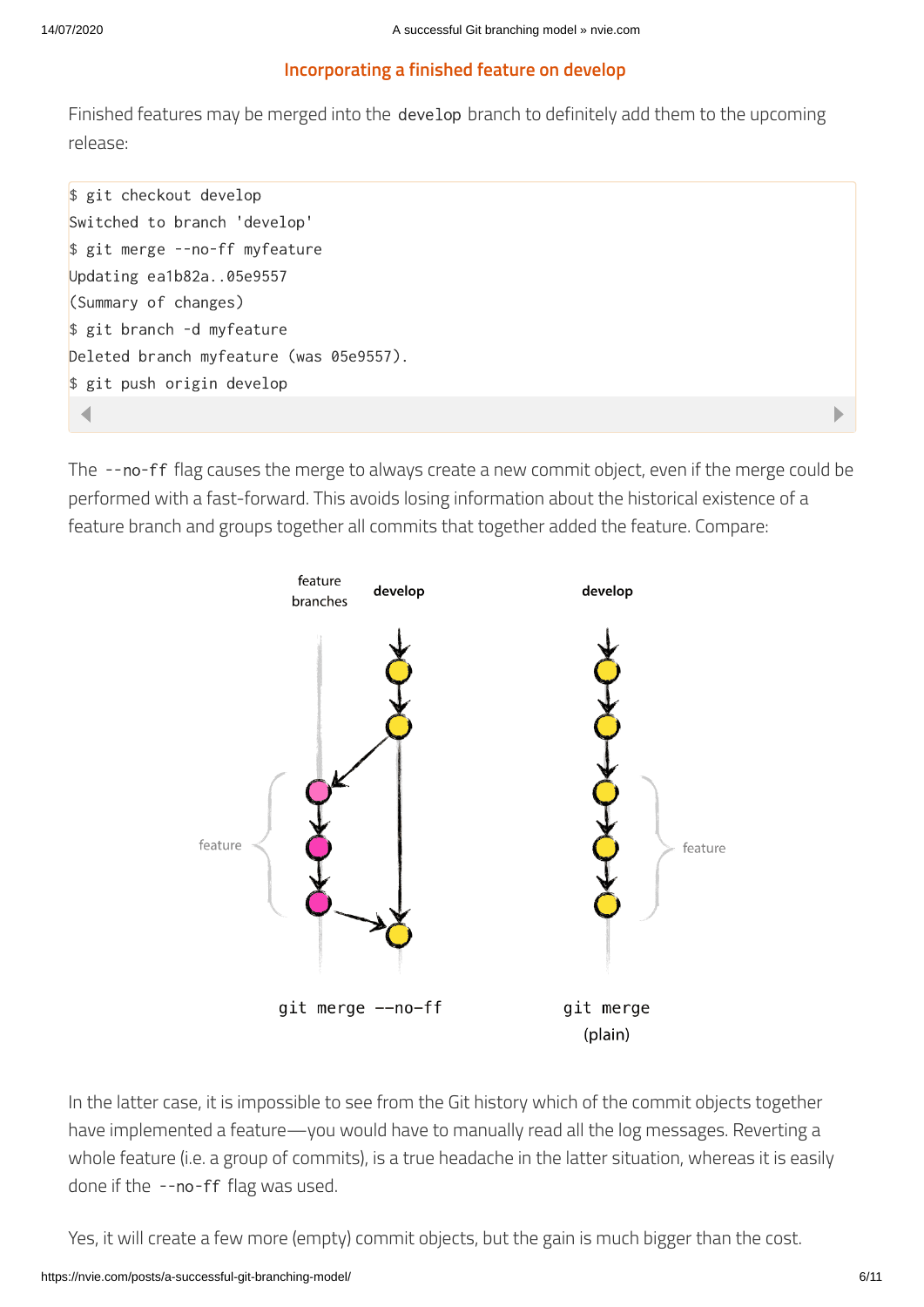### **Release branches**

May branch off from: develop Must merge back into: develop and master Branch naming convention: release-\*

Release branches support preparation of a new production release. They allow for last-minute dotting of i's and crossing t's. Furthermore, they allow for minor bug fixes and preparing meta-data for a release (version number, build dates, etc.). By doing all of this work on a release branch, the develop branch is cleared to receive features for the next big release.

The key moment to branch off a new release branch from develop is when develop (almost) reflects the desired state of the new release. At least all features that are targeted for the release-to-be-built must be merged in to develop at this point in time. All features targeted at future releases may not —they must wait until after the release branch is branched off.

It is exactly at the start of a release branch that the upcoming release gets assigned a version number —not any earlier. Up until that moment, the develop branch reflected changes for the "next release", but it is unclear whether that "next release" will eventually become 0.3 or 1.0, until the release branch is started. That decision is made on the start of the release branch and is carried out by the project's rules on version number bumping.

#### **Creating a release branch**

Release branches are created from the develop branch. For example, say version 1.1.5 is the current production release and we have a big release coming up. The state of develop is ready for the "next release" and we have decided that this will become version 1.2 (rather than 1.1.6 or 2.0). So we branch off and give the release branch a name reflecting the new version number:

```
$ git checkout -b release-1.2 develop
Switched to a new branch "release-1.2"
$ ./bump-version.sh 1.2
Files modified successfully, version bumped to 1.2.
$ git commit -a -m "Bumped version number to 1.2"
[release-1.2 74d9424] Bumped version number to 1.2
1 files changed, 1 insertions(+), 1 deletions(-)
```
After creating a new branch and switching to it, we bump the version number. Here, bumpversion.sh is a fictional shell script that changes some files in the working copy to reflect the new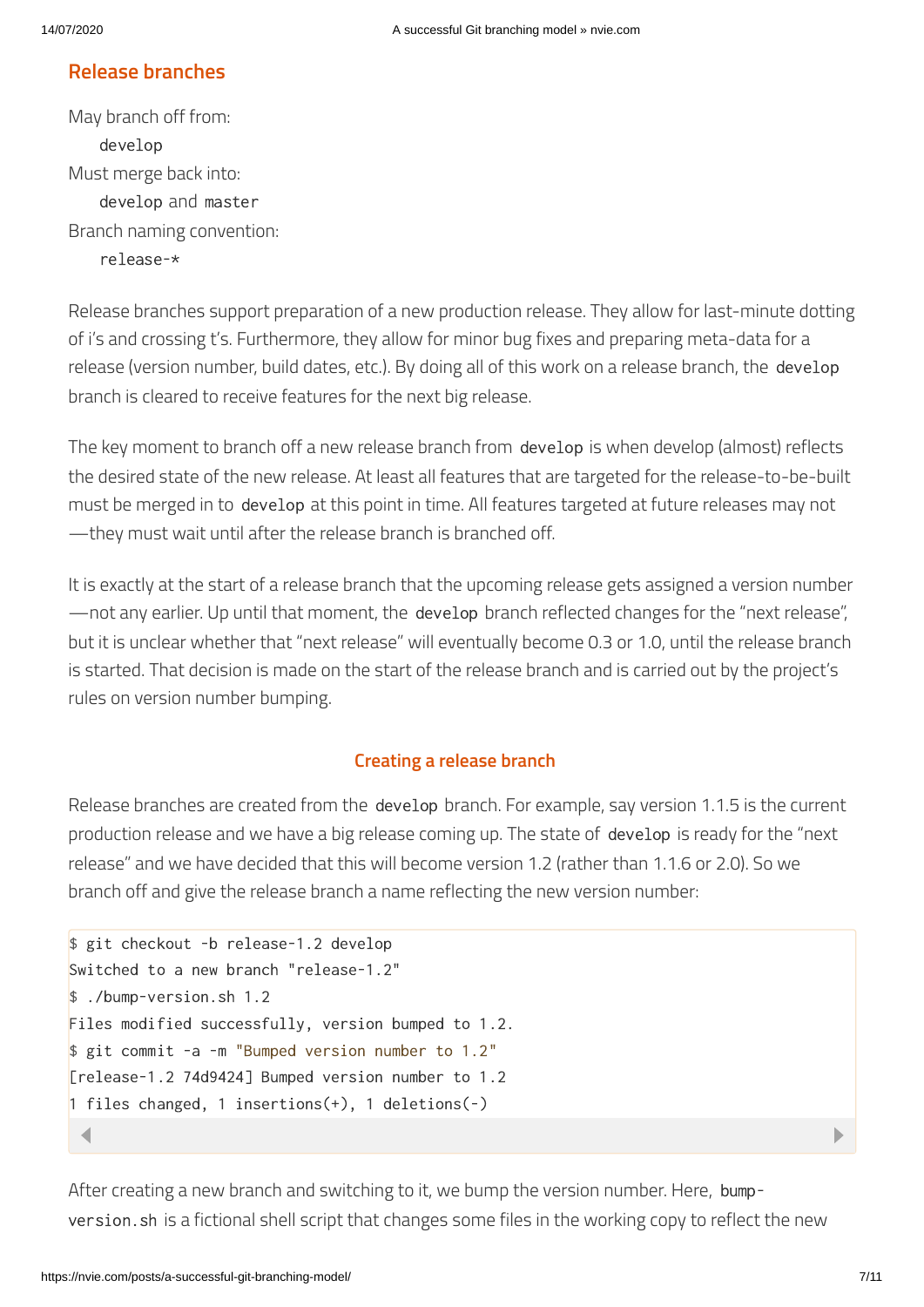version. (This can of course be a manual change—the point being that *some* files change.) Then, the bumped version number is committed.

This new branch may exist there for a while, until the release may be rolled out definitely. During that time, bug fixes may be applied in this branch (rather than on the develop branch). Adding large new features here is strictly prohibited. They must be merged into develop, and therefore, wait for the next big release.

#### **Finishing a release branch**

When the state of the release branch is ready to become a real release, some actions need to be carried out. First, the release branch is merged into master (since every commit on master is a new release by definition, remember). Next, that commit on master must be tagged for easy future reference to this historical version. Finally, the changes made on the release branch need to be merged back into develop, so that future releases also contain these bug fixes.

The first two steps in Git:

```
$ git checkout master
Switched to branch 'master'
$ git merge --no-ff release-1.2
Merge made by recursive.
(Summary of changes)
$ git tag -a 1.2
```
The release is now done, and tagged for future reference.

**Edit:** You might as well want to use the -s or -u <key> flags to sign your tag cryptographically.

To keep the changes made in the release branch, we need to merge those back into develop, though. In Git:

```
$ git checkout develop
Switched to branch 'develop'
$ git merge --no-ff release-1.2
Merge made by recursive.
(Summary of changes)
```
This step may well lead to a merge conflict (probably even, since we have changed the version number). If so, fix it and commit.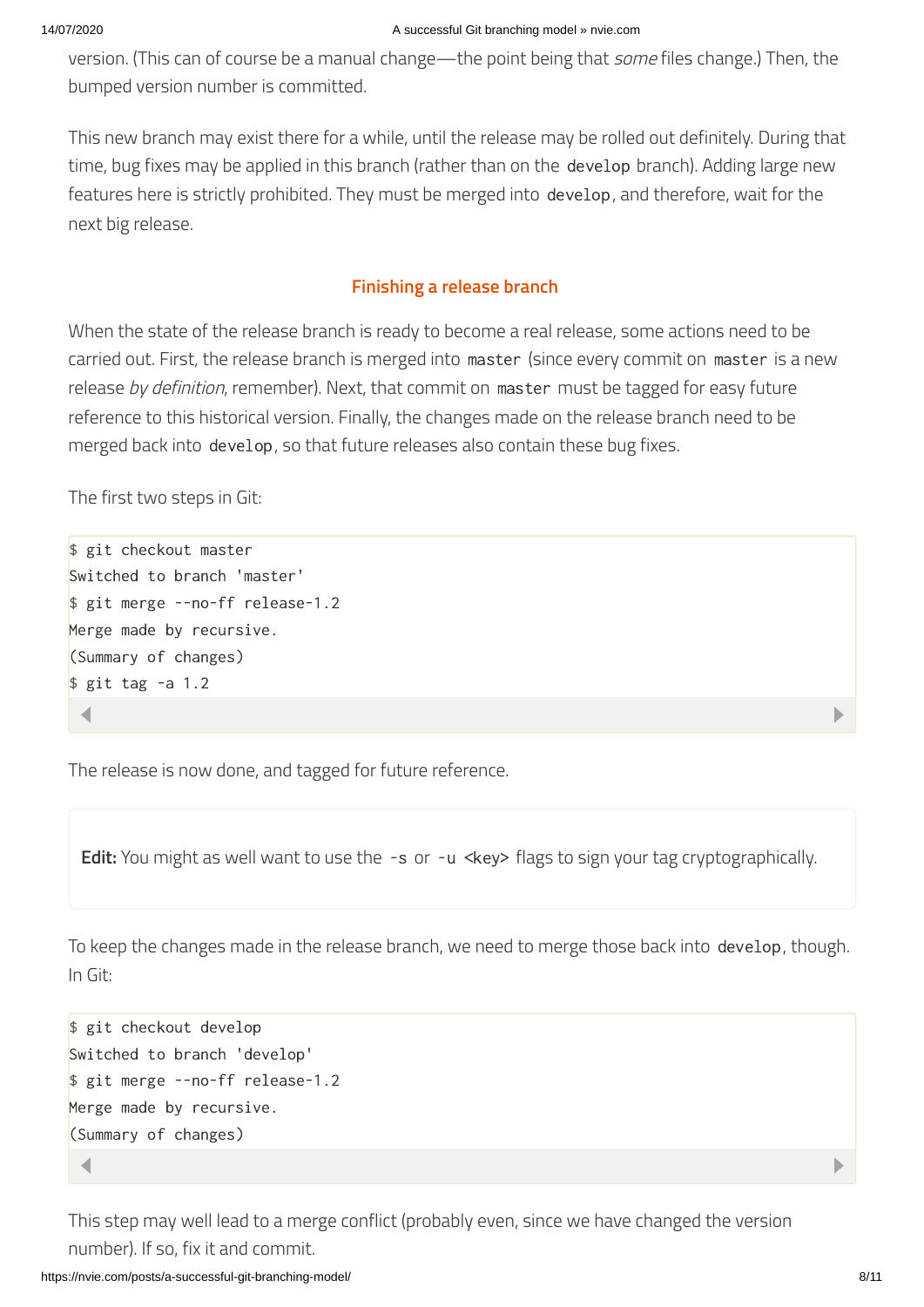#### 14/07/2020 A successful Git branching model » nvie.com

Now we are really done and the release branch may be removed, since we don't need it anymore:

```
$ git branch -d release-1.2
Deleted branch release-1.2 (was ff452fe).
```
### **Hotfix branches**

May branch off from: master Must merge back into: develop and master Branch naming convention: hotfix-\*

Hotfix branches are very much like release branches in that they are also meant to prepare for a new production release, albeit unplanned. They arise from the necessity to act immediately upon an undesired state of a live production version. When a critical bug in a production version must be resolved immediately, a hotfix branch may be branched off from the corresponding tag on the master branch that marks the production version.

The essence is that work of team members (on the develop branch) can continue, while another person is preparing a quick production fix.

#### **Creating the hotfix branch**

Hotfix branches are created from the master branch. For example, say version 1.2 is the current production release running live and causing troubles due to a severe bug. But changes on develop are yet unstable. We may then branch off a hotfix branch and start fixing the problem:

```
$ git checkout -b hotfix-1.2.1 master
Switched to a new branch "hotfix-1.2.1"
$ ./bump-version.sh 1.2.1
Files modified successfully, version bumped to 1.2.1.
$ git commit -a -m "Bumped version number to 1.2.1"
[hotfix-1.2.1 41e61bb] Bumped version number to 1.2.1
1 files changed, 1 insertions(+), 1 deletions(-)
```
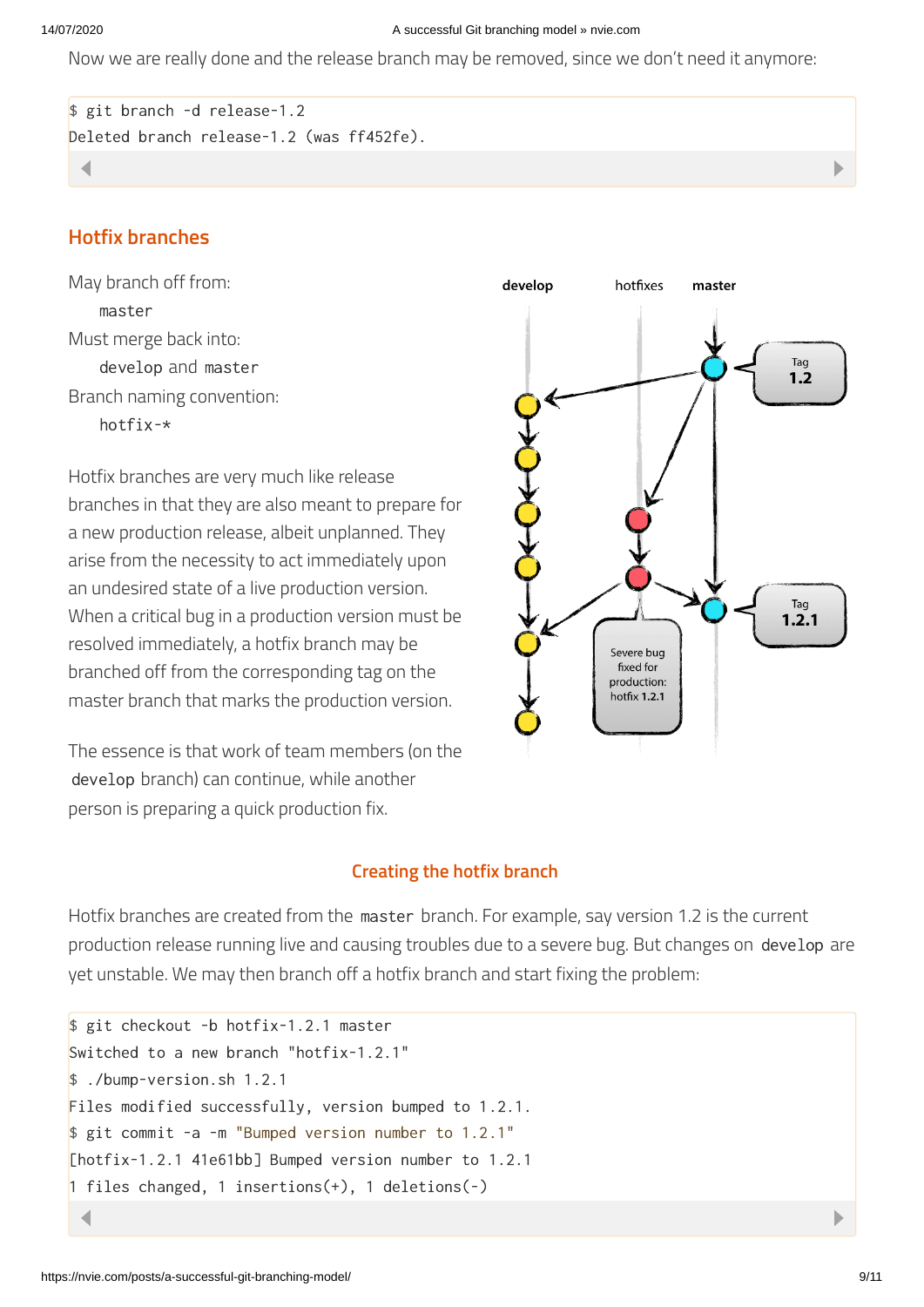Don't forget to bump the version number after branching off!

Then, fix the bug and commit the fix in one or more separate commits.

```
$ git commit -m "Fixed severe production problem"
[hotfix-1.2.1 abbe5d6] Fixed severe production problem
5 files changed, 32 insertions(+), 17 deletions(-)
```
#### **Finishing a hotfix branch**

When finished, the bugfix needs to be merged back into master, but also needs to be merged back into develop, in order to safeguard that the bugfix is included in the next release as well. This is completely similar to how release branches are finished.

First, update master and tag the release.

```
$ git checkout master
Switched to branch 'master'
$ git merge --no-ff hotfix-1.2.1
Merge made by recursive.
(Summary of changes)
$ git tag -a 1.2.1
```
**Edit:** You might as well want to use the -s or -u <key> flags to sign your tag cryptographically.

Next, include the bugfix in develop, too:

```
$ git checkout develop
Switched to branch 'develop'
$ git merge --no-ff hotfix-1.2.1
Merge made by recursive.
(Summary of changes)
```
The one exception to the rule here is that, **when a release branch currently exists, the hotfix changes need to be merged into that release branch, instead of** develop. Back-merging the bugfix into the release branch will eventually result in the bugfix being merged into develop too, when the release branch is finished. (If work in develop immediately requires this bugfix and cannot wait for the release branch to be finished, you may safely merge the bugfix into develop now already as well.)